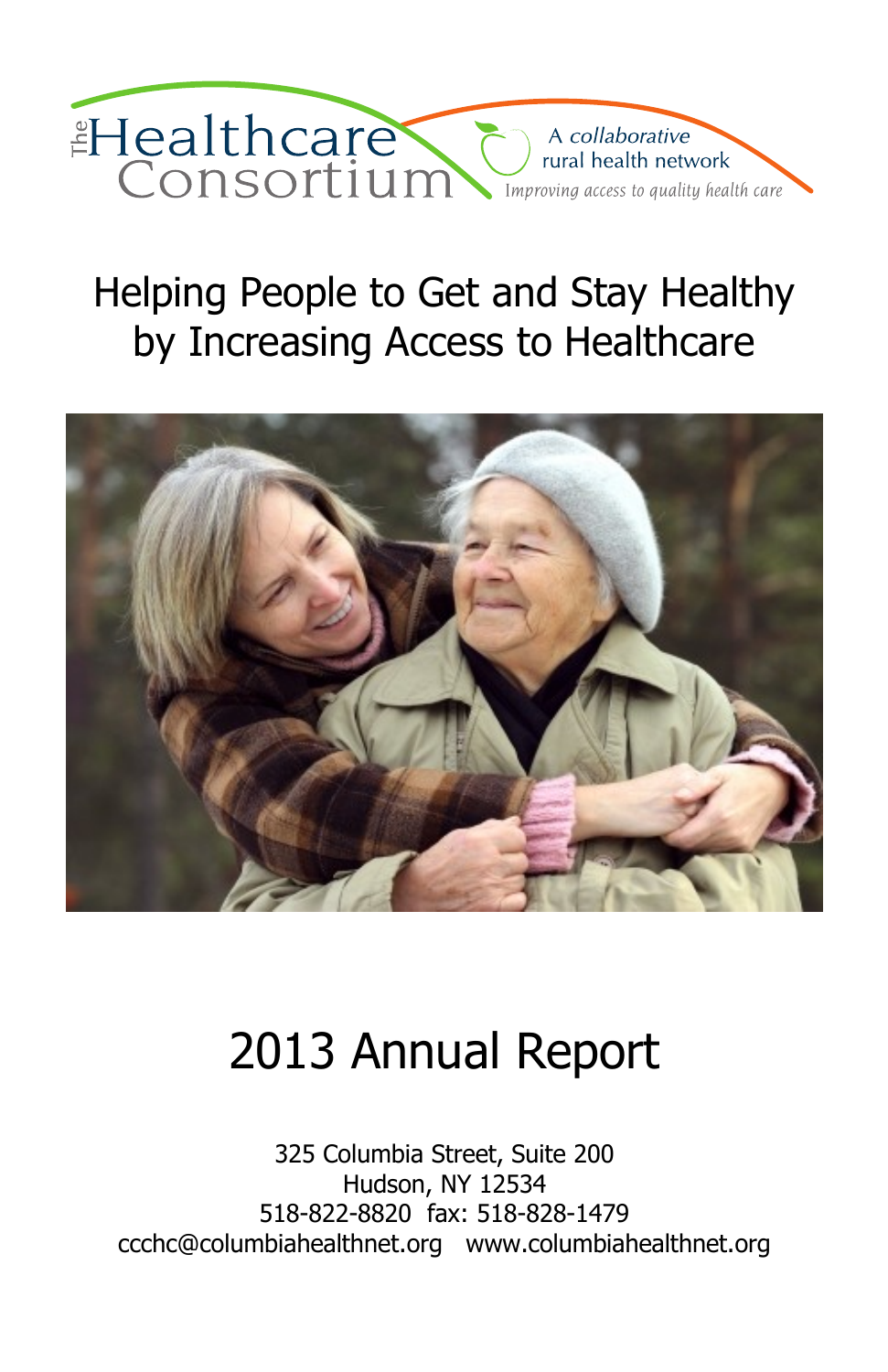# **About the Healthcare Consortium**

The Columbia County Community Healthcare Consortium, Inc. is a not-forprofit corporation established in 1998 to create a network of health and human service providers serving the rural community in and around Columbia County.

### **Our Purpose**

The result that we are trying to achieve is *Healthy People*.

### **Our Mission**

We contribute to this result by advancing our central mission increasing access to quality healthcare —through collaboration, education, information and service delivery.

### **Our Values**

All of our work is informed by the following values:

Access to quality health care is a fundamental right of every individual

Improving the health of our community occurs through the partnership of health, social service, all levels of government, and wellness organizations

Individuals are primarily responsible for their own health care decisions and require information and education to fulfill their role effectively

Collaboration and provision of preventive and wellness services has long-term efficiencies.

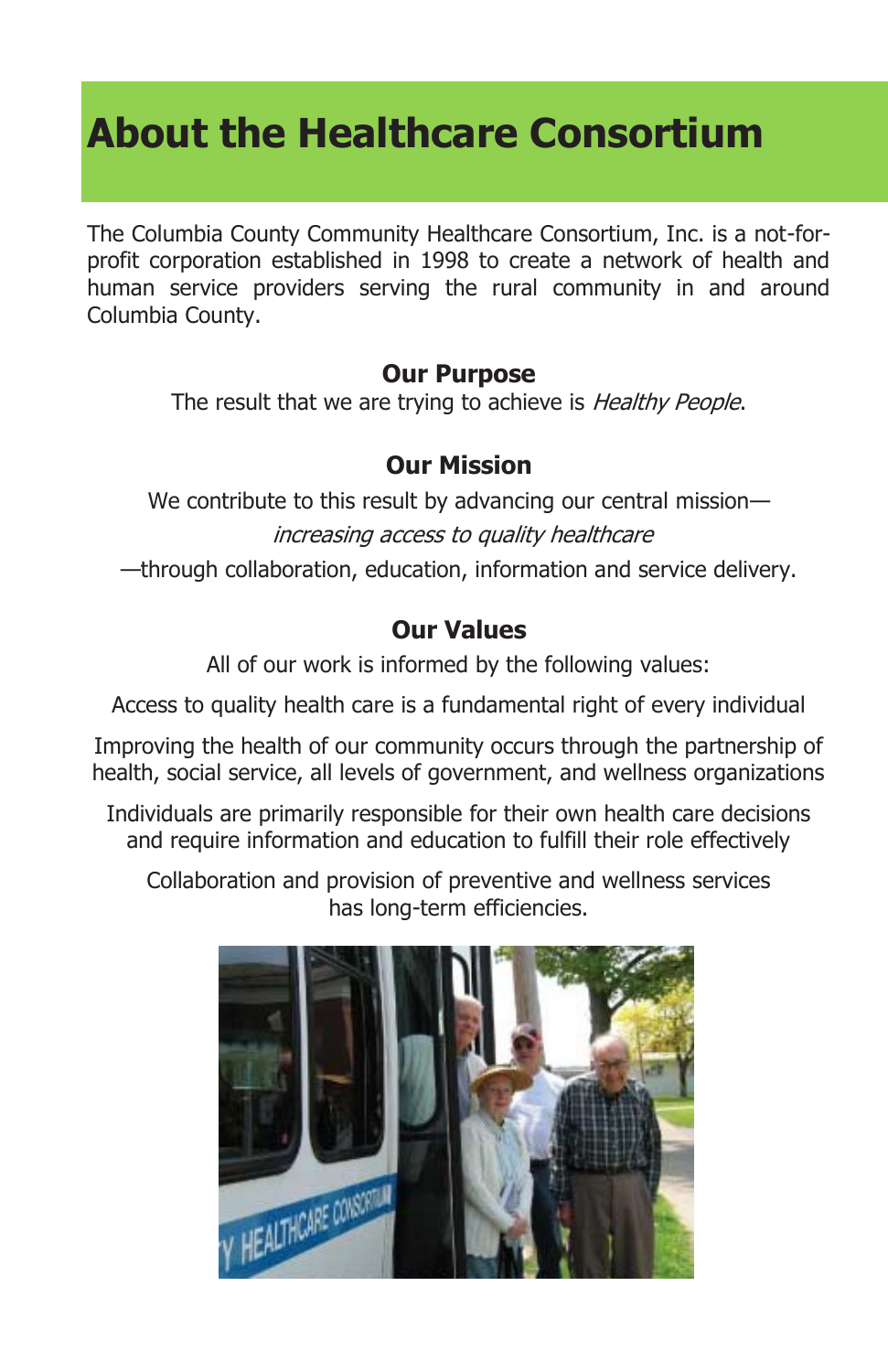# **Key Programs & Services**

### **Children and Adults Rural Transportation Service (C.A.R.T.S.)**

Door-to-door non-emergency medical transportation

### **The Navigator Program**

In-person assistance enrolling in health insurance on the NY State of Health: the Official Health Plan Marketplace

### **The Cancer Services Program**

Free breast, cervical, and colorectal cancer screenings for uninsured and underinsured men and women, aged 40-64

### **NYConnects!**

Information and referral for individuals with long-term care needs

### **The Prescription Access and Referral Program**

Low-cost or no-cost prescription medications for residents of Columbia, Greene, and Northern Dutchess Counties

### **The Financial Assistance Funds**

Financial support for healthcare and other expenses for limited-resource individuals and families

### **The Tobacco-Free Action Community Partnership**

Advocacy for policy changes that limit the availability of tobacco products and denormalize tobacco use

## **Key Accomplishments in 2013**

- Delivered roughly 14,500 rides to over 400 Columbia County residents
- Responded to over 650 inquiries about health insurance, and assisted  $\bullet$ nearly 400 people with applications in just three months!
- Provided over 300 people with nearly 750 cancer screening and diag- $\bullet$ nostic services
- Assisted over 200 people with their long-term care needs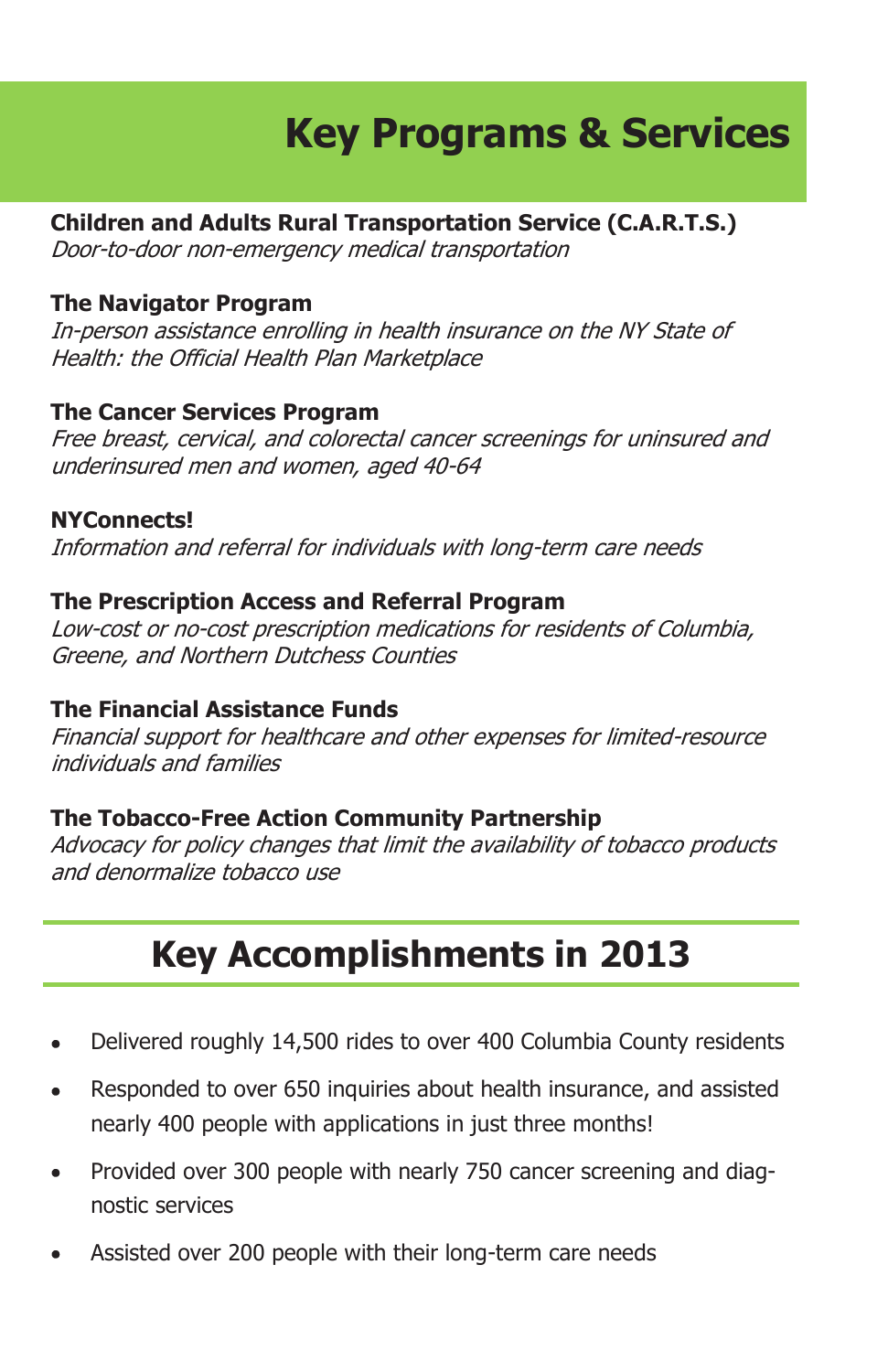## **Revenues & Supports**

## **Sources of Revenue and Supports**

Health Research Institute New York State Department of Health Columbia County Board of Supervisors Columbia County Department of Social Services Columbia County Department of Human Services Columbia County Office for the Aging Columbia County Department of Health The Foundation for Community Health The Dyson Foundation The Galvan Foundation Individual Donors

## **Total Revenue, by Source**

|                                    | \$1,243,965 |
|------------------------------------|-------------|
| Other                              | 92,386      |
| Foundations                        | 59,859      |
| Columbia County Government         | 47,500      |
| <b>Columbia County Departments</b> | 98,249      |
| Medicaid                           | 195,825     |
| Grants, Federal                    | 34,132      |
| Grants, NYS                        | \$716,015   |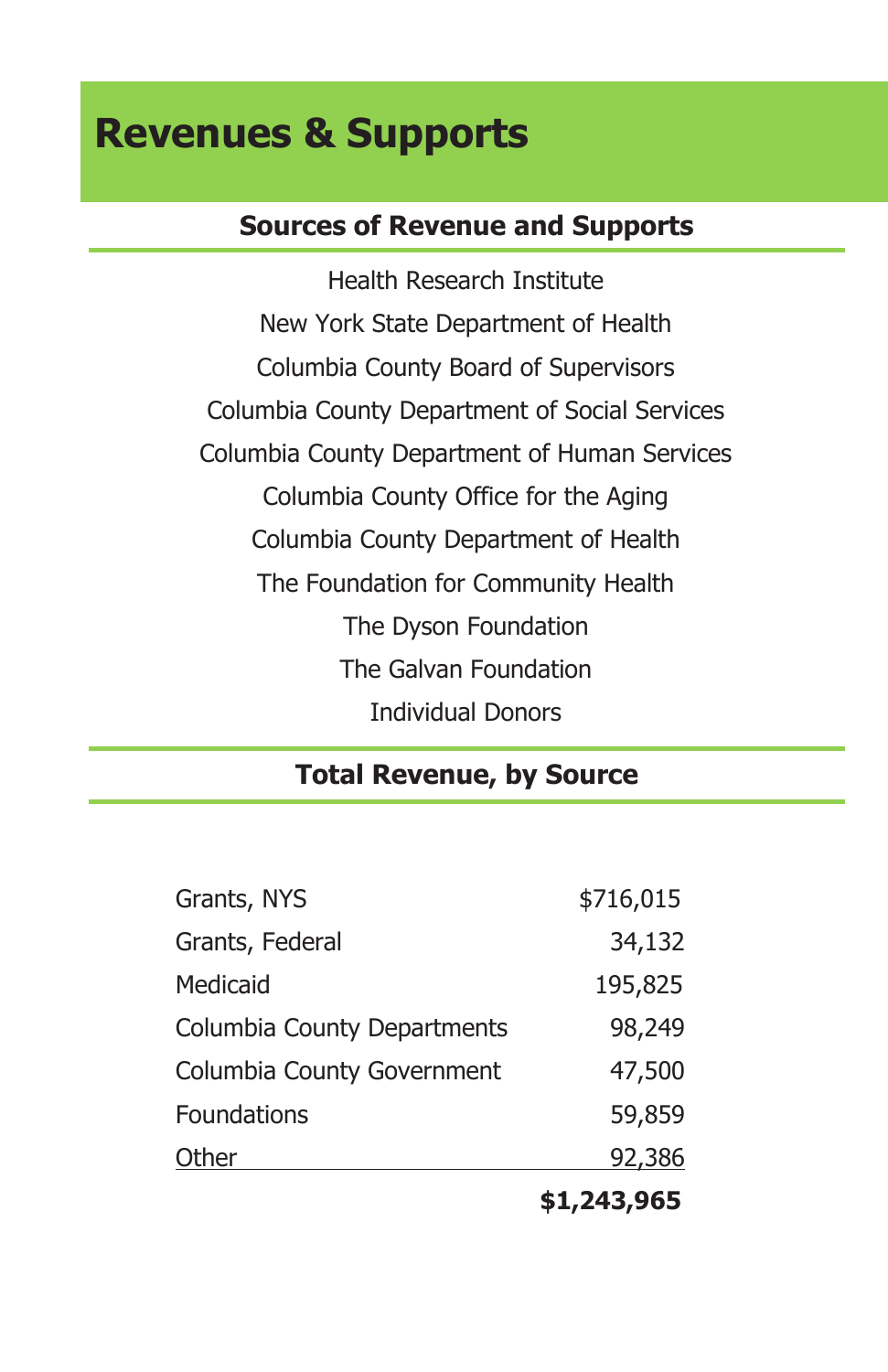### **About the Healthcare Consortium Key Programs & Services Revenues & Supports 2013 Financials About the Healthcare Consortium Key Programs & Services Revenues & Supports 2013 Financials**



### **Sources 3 Income, by Program**





| Salaries & Wages                 | \$691,687   |
|----------------------------------|-------------|
| <b>Fringe Benefits</b>           | 143,153     |
| <b>Contractual Services</b>      | 41.084      |
| <b>Medical Transportation</b>    | 58,264      |
| <b>Cancer Screening Services</b> | 79.204      |
| <b>Financial Assistance</b>      | 37.554      |
| Other Program Support            | 93.328      |
| Rent and Other Occupancy         | 32.150      |
| Depreciation                     | 28.621      |
| Other Operating                  | 14.848      |
| Total                            | \$1.219.894 |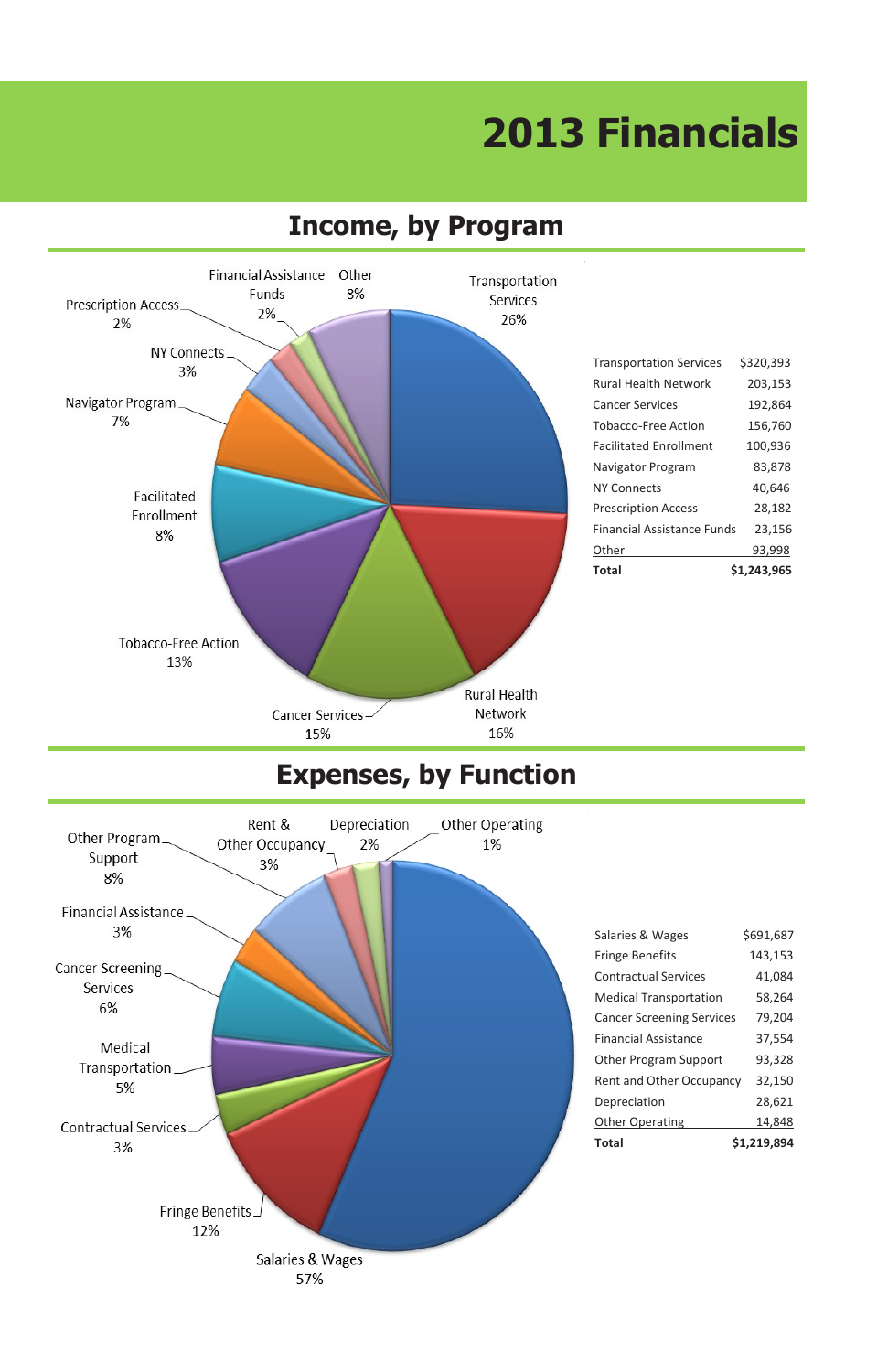

## A Message from A Message from the President the President

This marks the 15<sup>th</sup> year that the Healthcare Consortium has provided health coordination, advocacy and education, and much needed di-vided health coordination, advocacy and education, and much needed direct care services to meet the needs of the community. What underlies rect care services to meet the needs of the community. What underlies and informs the work of the organization have consistently been the and informs the work of the organization have consistently been the health needs of the citizens living in its catchment area. The Board of Di-health needs of the citizens living in its catchment area. The Board of Directors is acutely aware of the fast paced changes in the health delivery rectors is acutely aware of the fast paced changes in the health delivery system, and has adjusted agency procedures so action can be taken in a system, and has adjusted agency procedures so action can be taken in a timely manner in order to keep pace with these changes. timely manner in order to keep pace with these changes.

The Consortium accomplished quite a bit over the past year. We The Consortium accomplished quite a bit over the past year. We learned that the Federally Qualified Health Center grant we incubated has learned that the Federally Qualified Health Center grant we incubated has been approved, with plans for implementation to occur in the coming been approved, with plans for implementation to occur in the coming months. That in itself is big news for the community. The agency was months. That in itself is big news for the community. The agency was successful in its bid to act as Navigator for the Affordable Care Act; a per-successful in its bid to act as Navigator for the Affordable Care Act; a perfect fit for the Consortium. Another five year Rural Health Network grant fect fit for the Consortium. Another five year Rural Health Network grant was secured. A five year Integrated Cancer Services Program contract was secured. A five year Integrated Cancer Services Program contract was signed. The agency took the lead on the Children's Mental Health was signed. The agency took the lead on the Children's Mental Health Services Project. And as always, the many on-going services provided by Services Project. And as always, the many on-going services provided by the agency continue to operate successfully. the agency continue to operate successfully.

I have had the good fortune and honor to act as President of the I have had the good fortune and honor to act as President of the Consortium for a number of years. At this point, due to work commit-Consortium for a number of years. At this point, due to work commitments as well as awareness that a healthy organization requires planned ments as well as awareness that a healthy organization requires planned leadership transition, I have decided to not seek re-election. That being leadership transition, I have decided to not seek re-election. That being said, I plan to continue to be an active member of the board. As I look said, I plan to continue to be an active member of the board. As I look back over my tenure, so much has changed regarding board development, back over my tenure, so much has changed regarding board development, increased services, greater community awareness, and staff leadership. increased services, greater community awareness, and staff leadership. What has not changed is our passion, intelligence, and core commitment What has not changed is our passion, intelligence, and core commitment to fulfill our mission. It has been an absolute pleasure to work with the to fulfill our mission. It has been an absolute pleasure to work with the board and Claire, who has been doing such a marvelous job as Executive board and Claire, who has been doing such a marvelous job as Executive Director. With such fine leadership, county support, as well as staff and Director. With such fine leadership, county support, as well as staff and board commitment, I have no doubt that we are well-positioned for what-board commitment, I have no doubt that we are well-positioned for whatever changes will come our way. Thank you for letting me serve. ever changes will come our way. Thank you for letting me serve.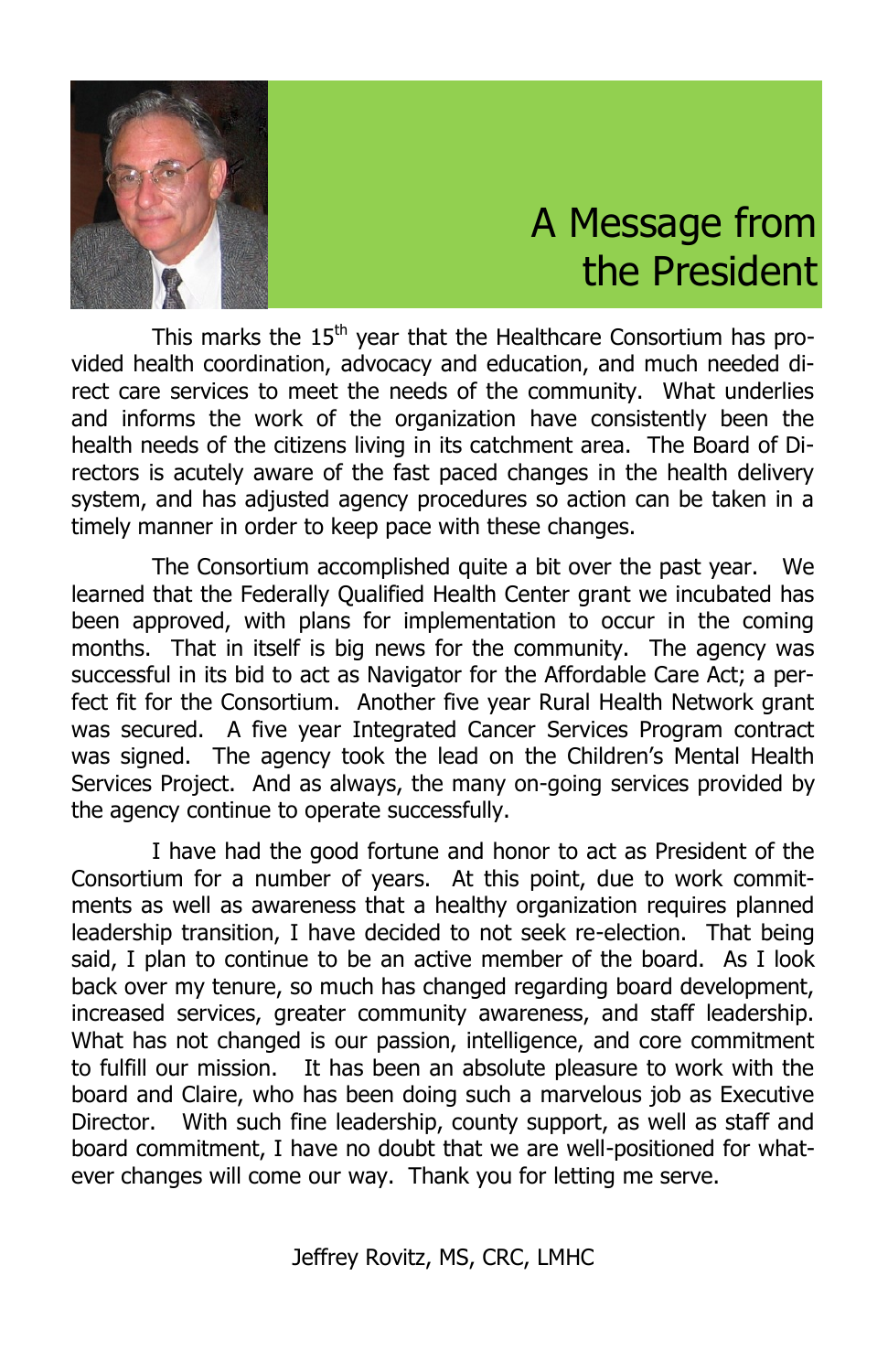

# A Message from A Message from the Executive Director Executive Director

An annual report invariably provides an opportunity to reflect on An annual report invariably provides an opportunity to reflect on the prior year, both its pitfalls and accomplishments. That exercise seems the prior year, both its pitfalls and accomplishments. That exercise seems particularly appropriate to this report, given that this past year has been particularly appropriate to this report, given that this past year has been such a critical one in the life history of the agency. The reasons for this such a critical one in the life history of the agency. The reasons for this are varied. Perhaps chief among these is that—inasmuch as is possible in are varied. Perhaps chief among these is that—inasmuch as is possible in the crazy world of grants and contracts—we have secured the agency's the crazy world of grants and contracts—we have secured the agency's foreseeable future by winning several multi-year awards. These provide foreseeable future by winning several multi-year awards. These provide both ongoing support for existing programs that are fundamental to our both ongoing support for existing programs that are fundamental to our mission and initial support to new programs that nicely complement our mission and initial support to new programs that nicely complement our portfolio of work. In short, we are exactly where, a year ago at this time, portfolio of work. In short, we are exactly where, a year ago at this time, we hoped and planned to be. we hoped and planned to be.

To do this important work, both old and new, are a team of seri-To do this important work, both old and new, are a team of serious-minded, purpose-driven professionals. Both investing in the profes-ous-minded, purpose-driven professionals. Both investing in the professional growth and development of existing staff and making several care-sional growth and development of existing staff and making several careful additions to the team have contributed to the creation of a high-ful additions to the team have contributed to the creation of a highfunctioning workgroup that can and does achieve excellence in program functioning workgroup that can and does achieve excellence in program delivery. delivery.

We also vastly improved our systems in this past year to better We also vastly improved our systems in this past year to better support our growth, our complexity, and our compliance demands. Critical support our growth, our complexity, and our compliance demands. Critical review and revision has ensured that our policies, procedures and plat-review and revision has ensured that our policies, procedures and platforms are now current, comprehensive, and sufficiently robust. forms are now current, comprehensive, and sufficiently robust.

Finally, the past year has also seen a transformation, much-Finally, the past year has also seen a transformation, muchneeded, in the way I personally conceive of and communicate about our work. A results-oriented framework has helped me to embrace the funda-work. A results-oriented framework has helped me to embrace the fundamental nature of what we do, and the ends to which we are the means. mental nature of what we do, and the ends to which we are the means. This change has provided me with a clearer sense of purpose and re-This change has provided me with a clearer sense of purpose and renewed vigor for telling our story. newed vigor for telling our story.

As ever, I feel fortunate to be part of the Healthcare Consortium, As ever, I feel fortunate to be part of the Healthcare Consortium, including its staff, Board members, partners and supporters, and look with including its staff, Board members, partners and supporters, and look with enthusiasm to the next year. enthusiasm to the next year.